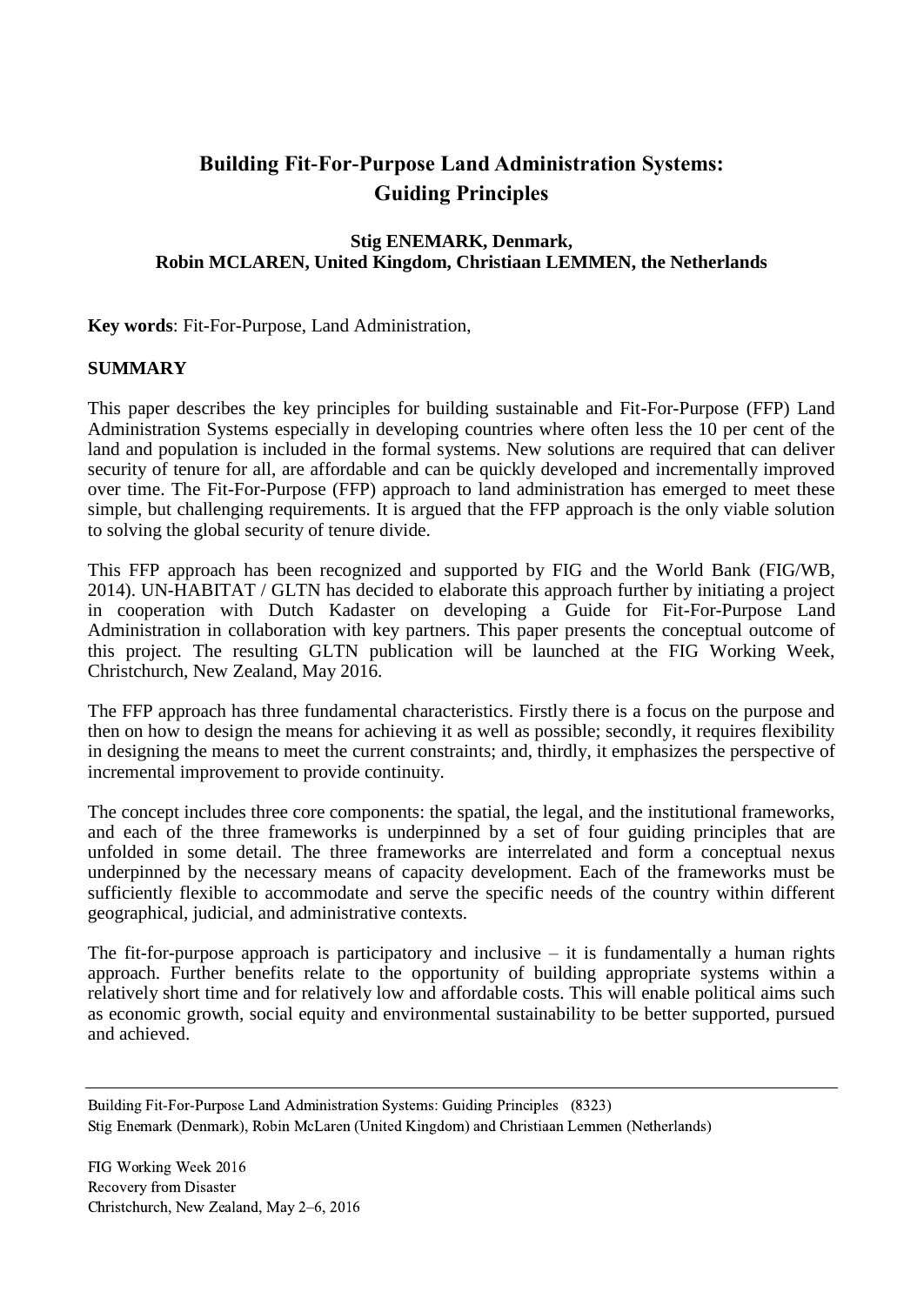# **Building Fit-For-Purpose Land Administration Systems: Guiding Principles**

# **Stig ENEMARK, Denmark, Robin MCLAREN, United Kingdom, Christiaan LEMMEN, the Netherlands**

#### **1. INTRODUCTION**

Most less developed countries are struggling to find remedies for their many land problems that are often causing land conflicts, reducing investments and economic development, and preventing countries reaching their true potential. Existing investments in land administration have been built on legacy approaches, have been fragmented and have not delivered the required pervasive changes and improvements at scale. The solutions have not helped the most needy - the poor and disadvantaged that have no security of tenure. In fact the beneficiaries have often been the elite and organizations involved in land grabbing. It is time to rethink the approaches. New solutions are required that can deliver security of tenure for all, are affordable and can be quickly developed and incrementally improved over time. The Fit-For-Purpose (FFP) approach to land administration has emerged to meet these simple, but challenging requirements.

This paper describes the key principles for building sustainable and FFP land administration systems especially in developing countries where often less the 10 per cent of the land and population is included in the formal systems. It is argued that building such FFP land administration systems is the only viable solution to solving the global security of tenure divide. The FFP approach is flexible and includes the adaptability to meet the actual and basic needs of society today and having the capability to be incrementally improved over time. This will be triggered in response to social and legal needs of economic development, investments and also financial opportunities that may emerge over the longer term. In this FFP approach, land rights can be secured for all in a timely and affordable way. The core elements of the FFP approach are laid down in joint FIG/WB declaration (FIG/WB, 2014) that includes the following statement:



*"There is an urgent need to build cost-effective and sustainable systems, which identify the way land is occupied and used and accordingly provide for secure land rights. When considering the resources and capacities required for building such systems in developing countries, the concepts of mature, sophisticated systems as predominantly used in developed countries may well be seen as the end target, but not as the point of entry. When assessing technology and investment choices, the focus should be on a "Fit-For-Purpose approach" that will meet the needs of society today and that can be incrementally improved over time."*

Building Fit-For-Purpose Land Administration Systems: Guiding Principles (8323) Stig Enemark (Denmark), Robin McLaren (United Kingdom) and Christiaan Lemmen (Netherlands)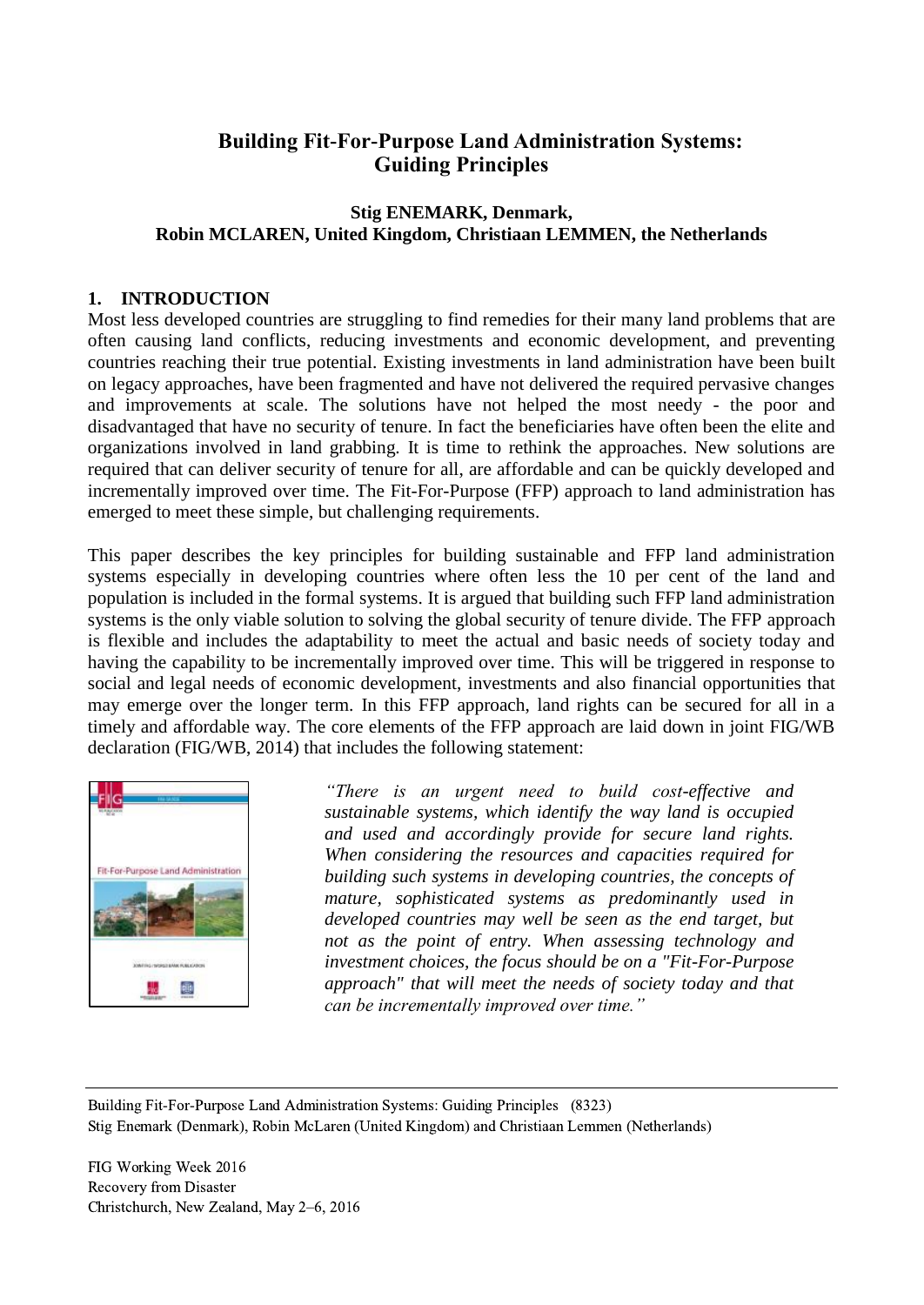In 2014 UN-HABITAT / GLOBAL LAND TOOL NETWORK (GLTN) decided to elaborate this approach further by initiating a project in cooperation with Dutch Kadaster on developing a Guide for FFP Land Administration in collaboration with key partners. This should underpin the GLTN land tool development activities and enable implementation of sustainable land administration systems in developing countries at scale (UN-HABITAT, GLTN, 2012). The project was completed end of 2015 and the result is published as a reference document on the GLTN website referred to in this paper as (Enemark, et al., 2015). This paper draws from the Guide and presents an overall understanding of FFP concept.

The process of adopting the FFP approach to create countrywide land administration solutions is not just focused around technical issues, but also involves a series of changes to the institutional and legal & regulatory frameworks. A typical change process would initially create an enabling environment with the flexibility necessary for FFP approaches and would require the eventual removal of any legacy barriers and constraints. This is illustrated in the transition process examples in Table 1 below:

| <b>Before</b>                                                     | <b>After</b>                                                          |  |
|-------------------------------------------------------------------|-----------------------------------------------------------------------|--|
| Limited range of tenure types                                     | Rather than exclusively focusing on individual land titling           |  |
| supported.                                                        | process, a continuum of land rights approach is supported.            |  |
| Specification for high accuracy                                   | Flexible regulations accommodating a range of methods to              |  |
| surveys mandated in regulations.                                  | measure and record special unit boundaries, including visual          |  |
|                                                                   | boundaries.                                                           |  |
| Licenses restricting operations in                                | A range of stakeholders can legally operate in the land sector,       |  |
| the land sector.                                                  | including locally trained land officers acting as trusted             |  |
|                                                                   | intermediaries.                                                       |  |
| Predominantly judicial only                                       | The majority of land transaction processes are administrative.        |  |
| processes.                                                        |                                                                       |  |
| Gender inequity.                                                  | The legal framework and associated processes are gender<br>sensitive. |  |
| Fragmented land institutions.                                     | Land administration institutions are integrated and coordinated.      |  |
| Lack of information in the                                        | All stakeholders have access to reliable land information             |  |
| delivery of land administration                                   | within the constraints of privacy.                                    |  |
| services.                                                         |                                                                       |  |
| Insufficient capacity to sustain                                  | Capacity of stakeholders is enhanced.                                 |  |
| land administration solutions.                                    |                                                                       |  |
| Private sector excluded from<br>participation in the land sector. | Public-Private partnerships are improved.                             |  |

Table 1. The FFP transition process (Enemark, et al., 2015; UN-HABITAT, GLTN, 2016).

This Guide is primarily designed to allow a range of stakeholders in developing countries to understand, form an opinion, recognize the benefits and make a decision on adopting the overall FFP approach. The Guide also provides guiding principles on building the spatial, legal and institutional frameworks in support of designing the country specific strategies for implementing FFP land administration. The Guide is not an instruction manual for implementing the FFP approach in a country as the strategy and implementation methods will be country specific.

Building Fit-For-Purpose Land Administration Systems: Guiding Principles (8323) Stig Enemark (Denmark), Robin McLaren (United Kingdom) and Christiaan Lemmen (Netherlands)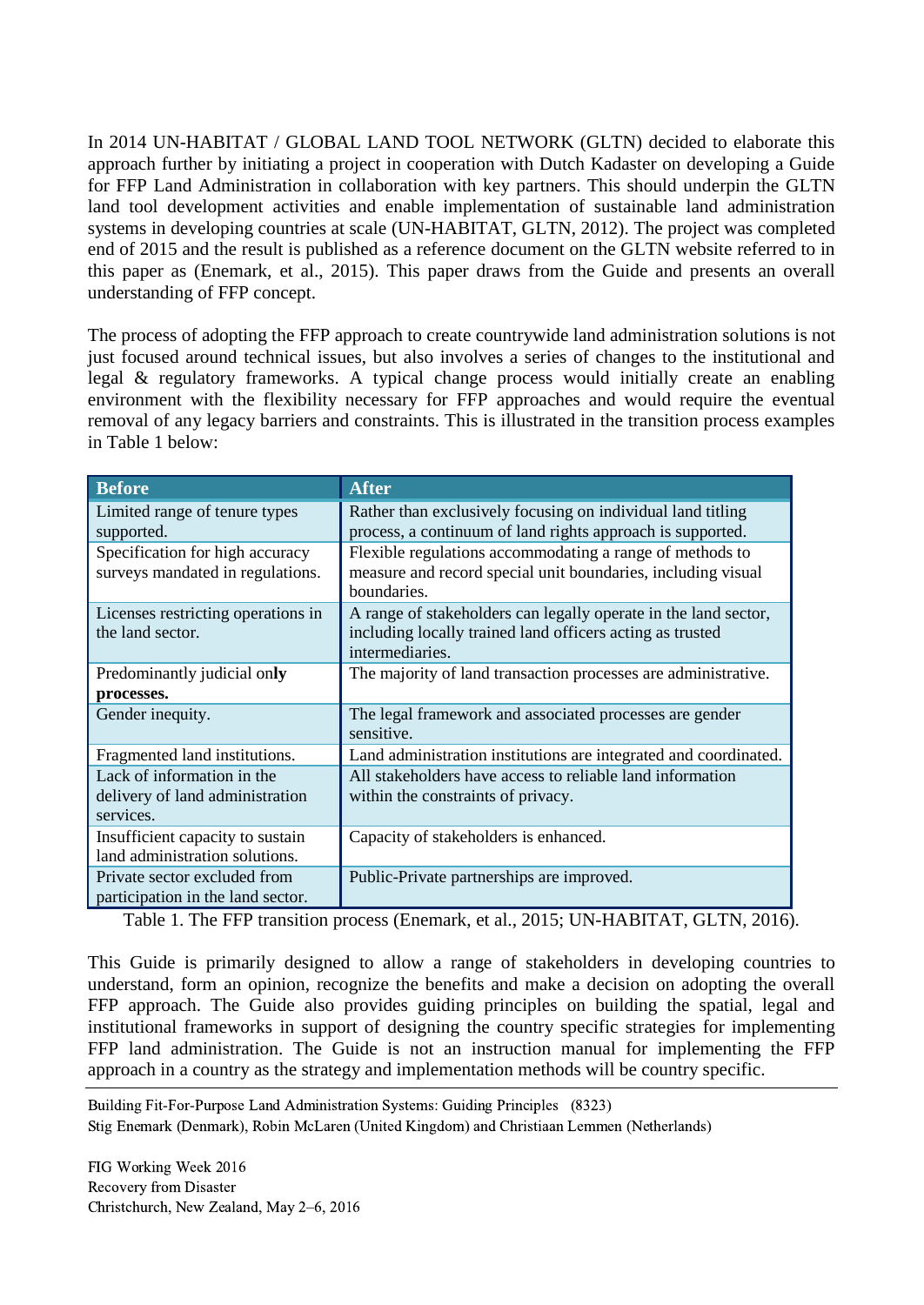This Guide is not a manual. Instead, it provides guiding principles for building Fit-For-Purpose land administration systems. These principles should not be interpreted as prescriptive, but should provide direction and guidance on building the spatial, legal and institutional frameworks in support of designing the country specific strategies for implementing FFP land administration. This process is illustrated in Figure 1 below.



Figure 1. The use of the Guide for implementing country specific FFP land administration. (Enemark, et al., 2015)

The country specific FFP strategy for land administration will be based on a country context analysis and the baselines of the existing spatial, legal and institutional frameworks. The country context analysis will involve identifying the conditions and policies prevalent within country that constrain and shape the way that FFP land administration can be implemented within the country. An analysis of the existing spatial / legal / institutional frameworks will define the current approaches and identify any constraints for change. This Guide will then be used as a set of guiding principles to create the country specific strategy for building the spatial, legal and institutional framework for implementing FFP Land Administration that will also require provision of capacity development measures as well as country specific manuals.

The Guide has the following target audience: (i) Advocates: UN organisations; donor community; politicians; (ii) Policy & Strategy Makers: Senior civil servant decision makers involved in

Building Fit-For-Purpose Land Administration Systems: Guiding Principles (8323) Stig Enemark (Denmark), Robin McLaren (United Kingdom) and Christiaan Lemmen (Netherlands)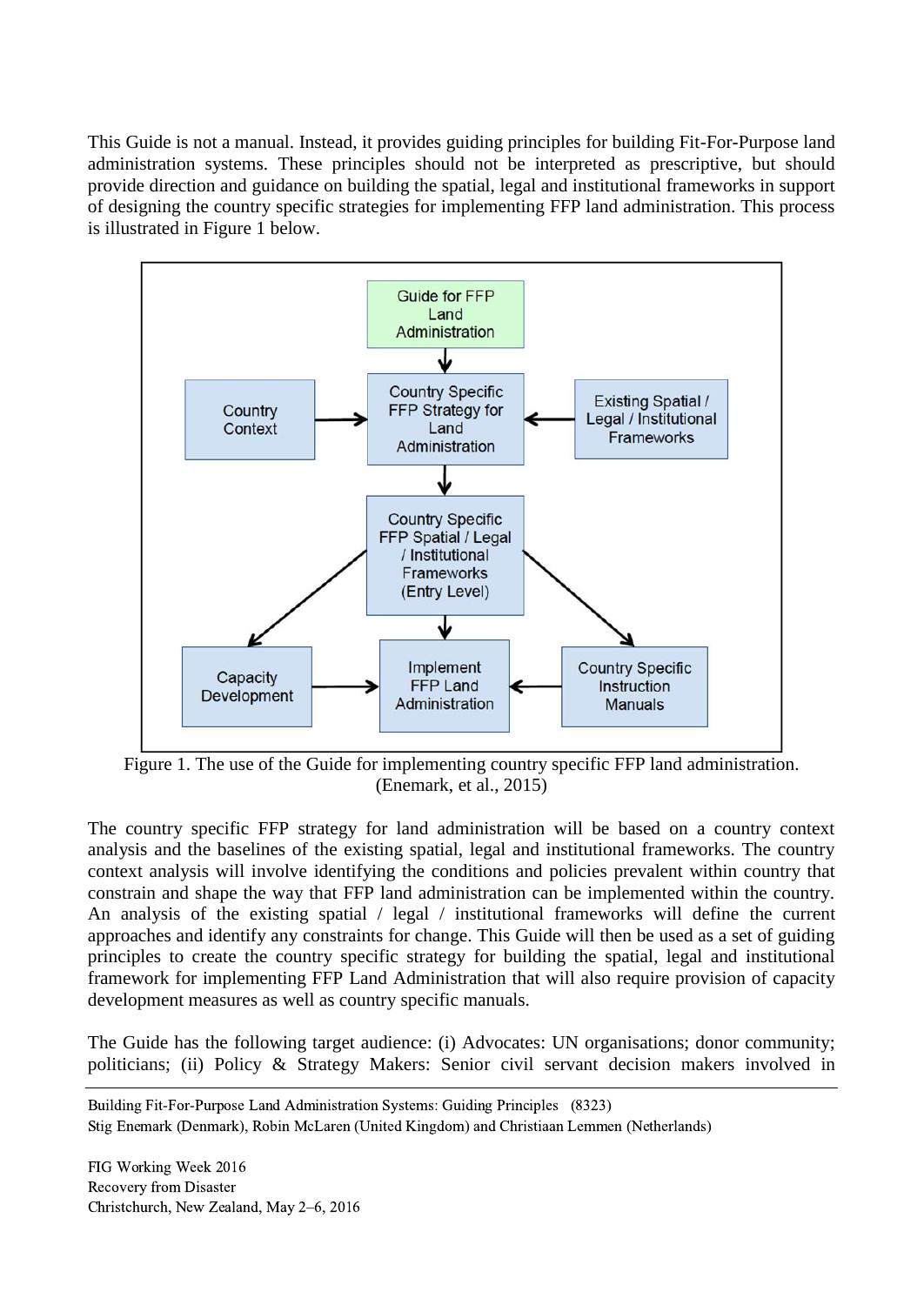formulating policies in the land sector; senior level staff in land administration / management agencies; (iii) Implementers: Public and private sector land professionals involved in land administration; NGOs / CSOs.

#### **2. LAND GOVERNANCE AND THE GLOBAL AGENDA**

Land governance is about the policies, processes and institutions by which land, property and natural resources are managed. The organizational structures for land governance and administration differ widely between countries and regions throughout the world and reflect the cultural and judicial setting of the country and jurisdiction.

Sound land governance requires a legal and regulatory framework, operational processes and capacity to implement policies consistently within a jurisdiction or country in sustainable ways. In this regard, land administration systems provide a country with an infrastructure for implementing land policies and land management strategies in support of sustainable development. The operational component of the land governance concept is then the range of land administration functions that include the areas of: land tenure (securing and transferring rights in land and natural resources); land value (valuation and taxation of land and properties); land use (planning and control of the use of land and natural resources); and land development (implementing utilities, infrastructure, construction works, and urban and rural developments). These functions interact to deliver overall policy objectives, and they are facilitated by appropriate land information infrastructures that include cadastral and topographic datasets linking the built and natural environment (Enemark, 2004; Williamson, et al., 2010).

Land governance and administration is basically about people  $-$  it is about the relation between people and land places, and the policies, institutions and regulations that govern this relationship.

The global agenda as set by the Millennium Development Goals (MDGs) expired at the end of 2015. This agenda served the world well as a focal point for governments to reduce poverty and improve the lives of poor people. The progress in meeting the goals was monitored and published yearly as a global incentive. For example, the 2014 progress report showed that the extreme poverty rate had been halved and Goal 1 was thereby met at a global scale – but with huge regional deviations, e.g. the Sub-Sahara Africa region lagged far behind (UN, 2014a).

The MDGs are now replaced by the Sustainable Development Goals (SDGs) with a new, universal set of 17 Goals and 169 target that UN member states are committed to use to frame their agenda and policies over the next 15 years. While the MDGs did not mention land directly, the new SDGs include six goals with a significant land component mentioned in the targets. (UN, 2014b). These goals and targets will never be achieved without having good land governance and well-functioning country wide land administration systems in place - see also (Enemark et al., 2015).

Against this backdrop there is a strong request for building basic and fit-for-purpose land administration systems in developing countries where often less than 10 per cent of the land is included in the formal systems. The is a need for reliable and robust data for devising appropriate

Building Fit-For-Purpose Land Administration Systems: Guiding Principles (8323) Stig Enemark (Denmark), Robin McLaren (United Kingdom) and Christiaan Lemmen (Netherlands)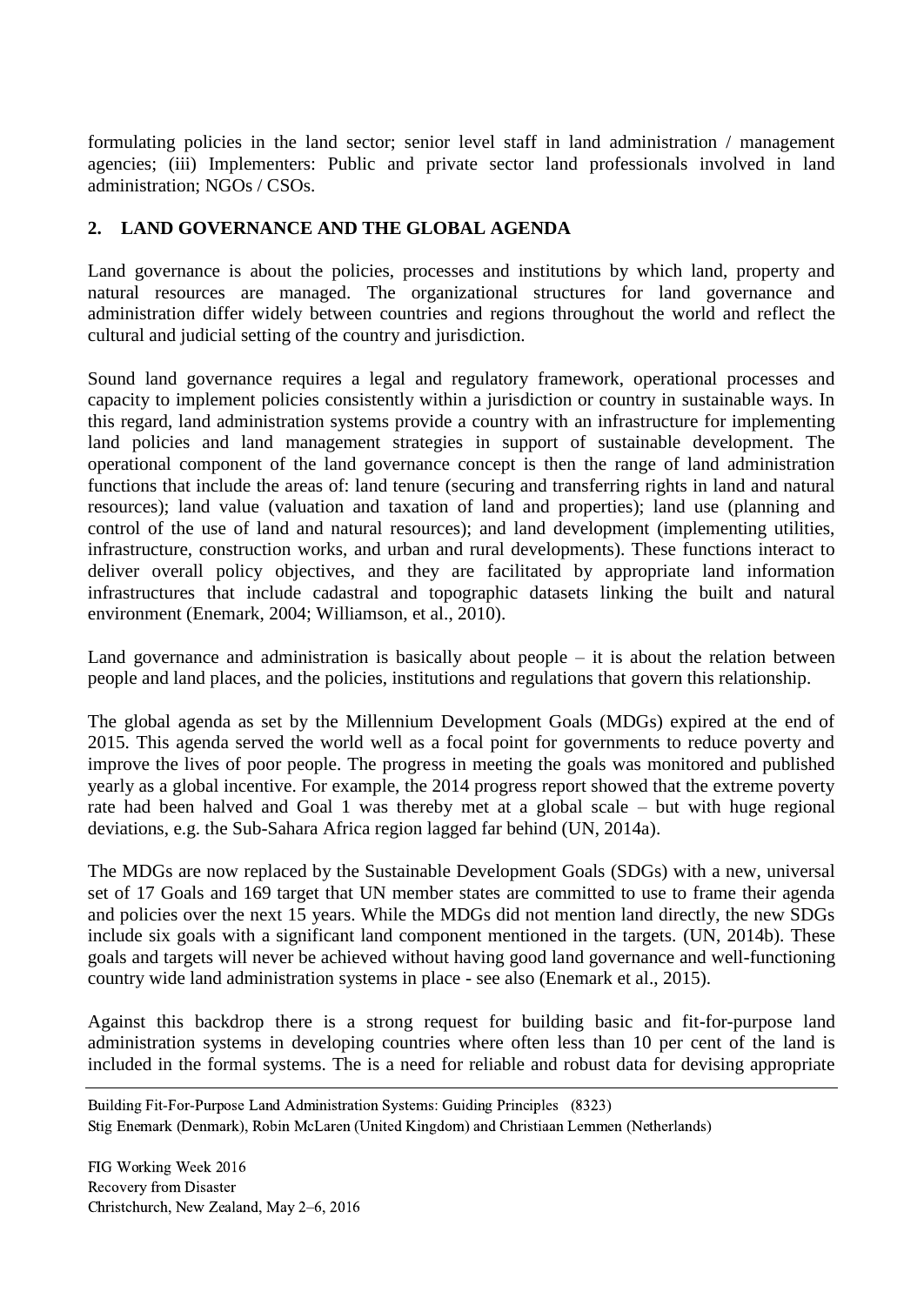policies and interventions for the achievement of the SDGs and for holding governments and the international community accountable through monitoring and assessment. This calls for a "data revolution" for sustainable development to empower people with information on the progress towards meeting the targets (UN, 2014a).

#### **3. UNDERSTANDING THE FIT-FOR-PURPOSE APROACH**

In the context of building sustainable land administration systems in developing countries the term "Fit-For-Purpose" means applying the spatial, legal, and institutional methodologies that are most fit for the purpose of providing secure tenure for all. This approach will enable the building of national land administration systems within a reasonable timeframe and at affordable costs. The systems can then be incrementally improved over time.

The FFP approach starts by identifying and analysing the purpose(s) that the systems are intended to serve and then deciding on the adequate means to be applied for meeting the purpose(s). This means that systems should be designed to meet / fit the purpose(s) rather than just following some rigid set of regulations and demands for accuracy. These unnecessary constraints, often imposed during colonial times, result in systems that are unsustainable and frankly unattainable at a national wide scale for developing countries. In this regard, of course, political commitment, corruption, largesse and a range of other factors play in as well.

The FFP approach focuses firstly on defining the "what" in terms of the end outcome for society and communities and then, secondly, it looks at the implementation design of "how" this could be achieved. Or to put it another way, the means (the "how") should be designed to be the most "fit" for achieving the purpose ("what"). A catch phrase for this approach used in New Zealand is "As little as possible – as much as necessary" (Grant and Haanen, 2007). This is just another way of saying "Fit-For-Purpose".

It is clear that the implementation proposed here is significantly different from the more advanced systems embedded in many western economies. This could lead to concerns that, by not following modern best practice for land administration as implemented predominantly in the Western world, then developing countries might be wasting precious resources on building systems that will prove to be outdated and ineffective.

What is usually forgotten in this discussion is that the advanced land administration systems of developed economies did not suddenly appear fully formed in those countries. In most developed countries the initial cadastral and registration systems were implemented very roughly and quickly – rough even by the standards of the day. These rough methods were fit for the purpose for the society at that time – and the result was a quickly developing and vibrant society and economy. As those societies and economies developed, the methods that had once been fit for the purpose were, several decades later, seen to be no longer fit. Governments undertook formal reviews, reports were written, the old ways were condemned as inadequate and new FFP system upgrades were designed. What was easily forgotten was how well those rough and ready methods had served to quickly build

Building Fit-For-Purpose Land Administration Systems: Guiding Principles (8323) Stig Enemark (Denmark), Robin McLaren (United Kingdom) and Christiaan Lemmen (Netherlands)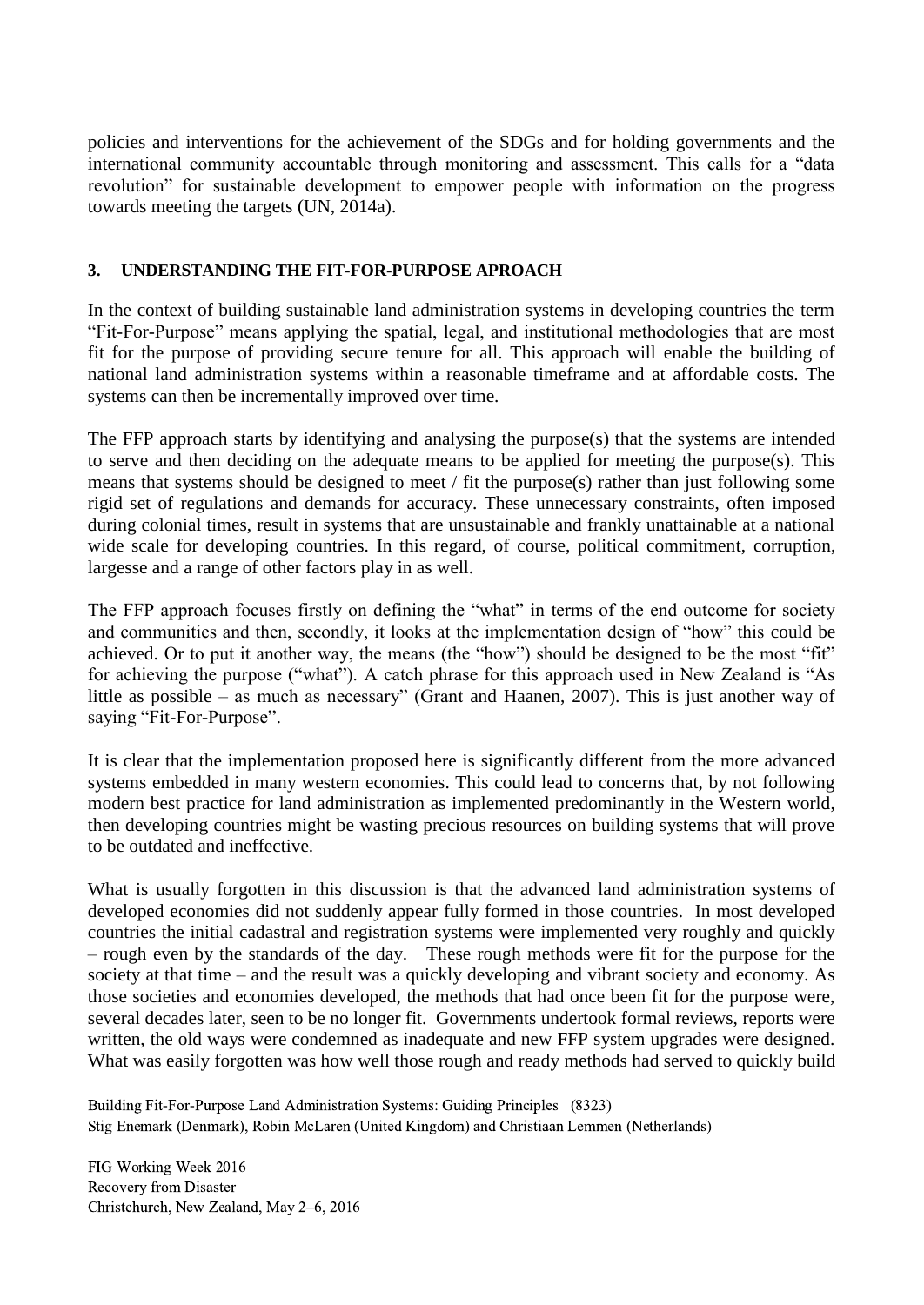and advance the societies that outgrew them. The FFP approach, as illustrated in Figure 2 below, has three fundamental characteristics:

**(i) Focus on the purpose.** This new approach is focused mainly on the purpose of providing secure tenure for all. The means to achieve this should then be designed to be the most "fit" for achieving this purpose rather than blindly being guided by rigid standards for accuracy and top-end technological solutions

**(ii) Flexibility.** The FFP approach is about flexibility in terms of demands for accuracy, and for shaping the legal and institutional frameworks to best accommodate societal needs. The FFP approach also includes the flexibility to meet the need for securing different kinds of tenure types, ranging from more social or customary tenure types to formal types such as private ownership and leasehold.

**(iii) Incremental improvement**. The systems should be designed for initially meeting the basic needs of society today. This will identify the optimal way of achieving this by balancing the costs, accuracy and time involved. This creates what is termed a "Minimum Viable Product". Incremental upgrading and improvement can then be undertaken over time in response to emerging needs and opportunities.

These three characteristics underpin the FFP concept, consisting of three core components: the spatial, legal & regulatory and institutional frameworks (see Figure 3 below). Each of the three frameworks has four corresponding key principles as presented in Table 2 below.

**The FFP Concept.** The concept includes three core components: the spatial, the legal, and the institutional frameworks. Each of these components includes the relevant flexibility to meet the actual needs of today and can be incrementally improved over time in response to societal needs and available financial resources. This means that the concept – in itself – represents a continuum. The three framework components are interrelated and form a conceptual nexus underpinned by the necessary means of capacity development. See Figure 3 below.

Building Fit-For-Purpose Land Administration Systems: Guiding Principles (8323) Stig Enemark (Denmark), Robin McLaren (United Kingdom) and Christiaan Lemmen (Netherlands)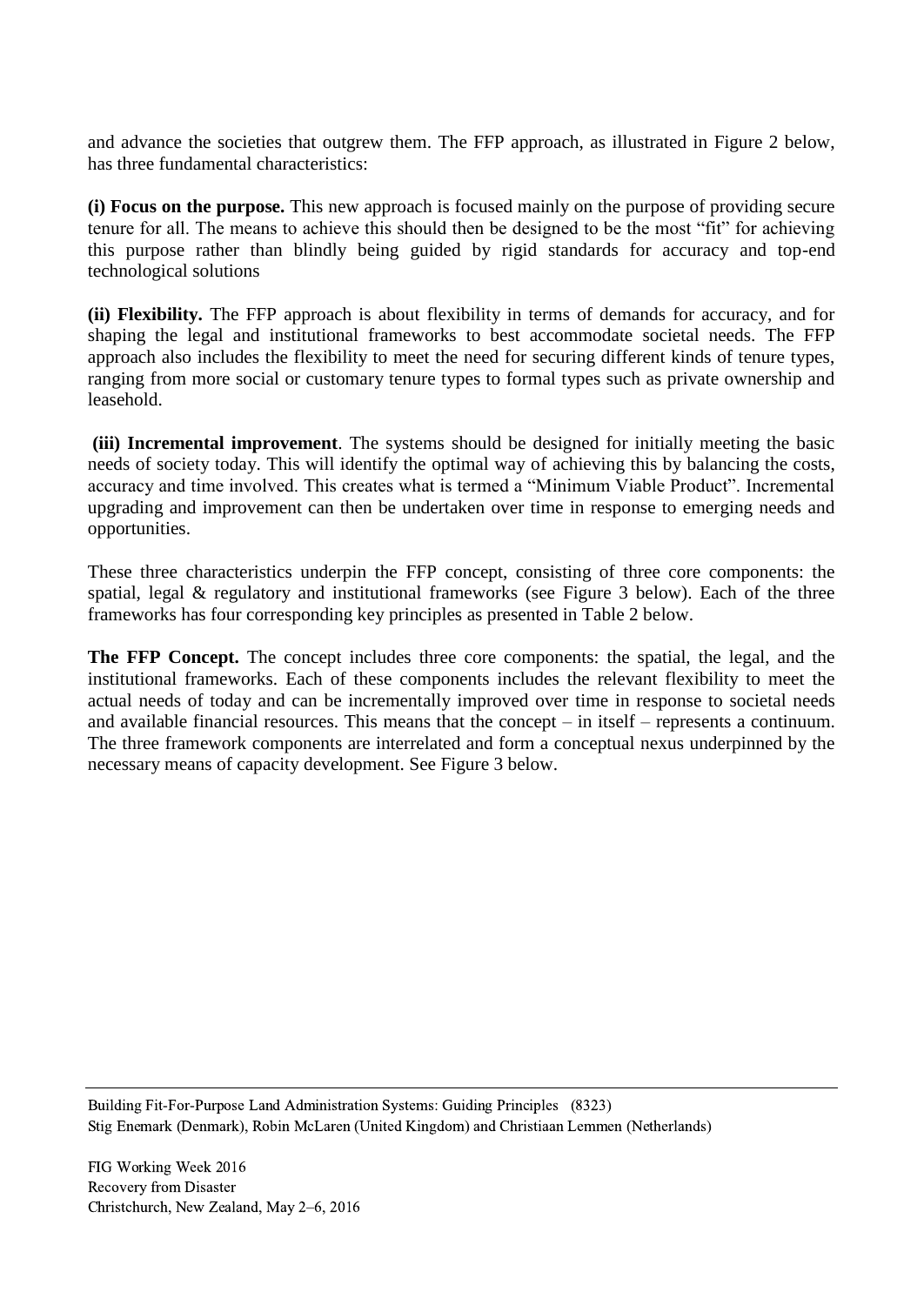



The spatial framework aims to represent the way land is occupied and used. The scale and accuracy of this representation should be sufficient for supporting security of the various kinds of legal rights and tenure forms through the legal framework as well as for managing these rights and the use of land and natural resources through the institutional framework. The FFP approach therefore needs to be enshrined in the land laws, and for administering this regulatory set-up the institutional framework must be designed in an integrated, transparent and user-friendly way. This administration again requires reliable and up to date land information that is provided through the spatial framework.

The FFP concept, this way, encompasses a dynamic interaction of the spatial, legal, and institutional framework for achieving the overall land policy objectives and outcomes for society and communities – and each of the frameworks can be incrementally improved over time. These dependencies need to be carefully coordinated to ensure that the frameworks are mutually reinforcing. For example, if legitimate rights are recognized then the legal framework will have to be modified to legally enshrine the tenure type, ICT solutions will have to be adapted to support overlapping rights and new relationships prevalent in social tenures, and data recording procedures in the spatial framework modified to capture these relationships.

**Key principles.** The FFP approach includes four key principles for each of the three frameworks as outlined in Table 2.

Building Fit-For-Purpose Land Administration Systems: Guiding Principles (8323) Stig Enemark (Denmark), Robin McLaren (United Kingdom) and Christiaan Lemmen (Netherlands)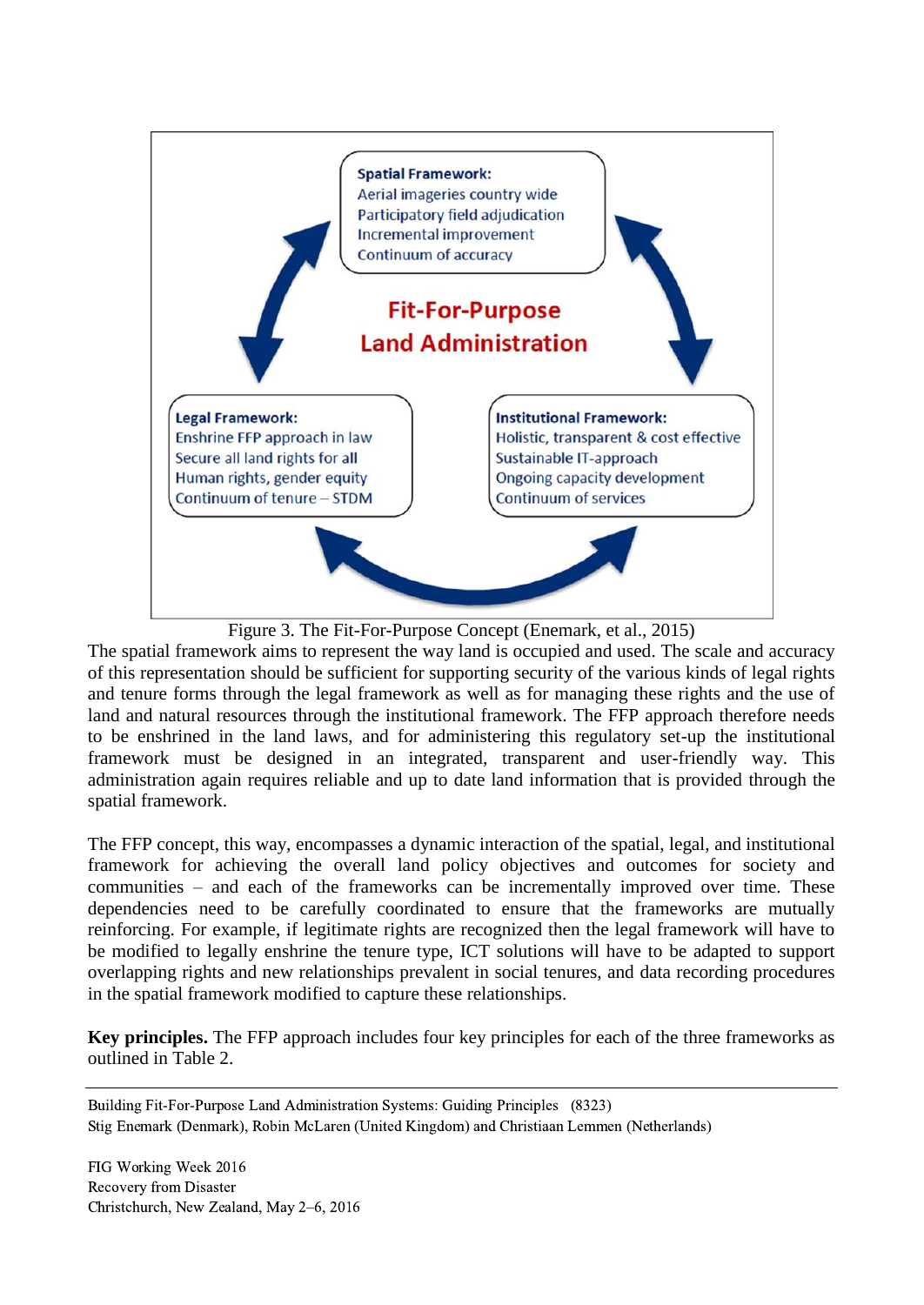| <b>KEY PRINCIPLES</b>                                                                                                                                                                                                                                                                                               |                                                                                                                                                                                                                                                                                                                        |                                                                                                                                                                                                                                                                                                                       |
|---------------------------------------------------------------------------------------------------------------------------------------------------------------------------------------------------------------------------------------------------------------------------------------------------------------------|------------------------------------------------------------------------------------------------------------------------------------------------------------------------------------------------------------------------------------------------------------------------------------------------------------------------|-----------------------------------------------------------------------------------------------------------------------------------------------------------------------------------------------------------------------------------------------------------------------------------------------------------------------|
| <b>Spatial framework</b>                                                                                                                                                                                                                                                                                            | <b>Legal framework</b>                                                                                                                                                                                                                                                                                                 | <b>Institutional Framework</b>                                                                                                                                                                                                                                                                                        |
| • Visible (physical)<br>boundaries rather than<br>fixed boundaries<br>$\blacksquare$ Aerial / satellite<br>imagery rather than<br>field surveys<br>Accuracy relates to the<br>purpose rather than<br>technical standards<br>• Demands for updating<br>and opportunities for<br>upgrading and ongoing<br>improvement | $\blacksquare$ A flexible framework<br>designed along<br>administrative rather<br>than judicial lines.<br>A continuum of tenure<br>rather than just<br>individual ownership<br><b>Flexible recordation</b><br>п<br>rather than only one<br>register<br>Ensuring gender<br>ш<br>equity for land and<br>property rights. | Good land governance<br>rather than bureaucratic<br><b>barriers</b><br>• Integrated institutional<br>framework rather than<br>sectorial silos<br>• Flexible ICT approach<br>rather than high-end<br>technology solutions<br><b>Transparent land</b><br>٠<br>information with easy<br>and affordable access<br>for all |

Table 2. The key principles of the Fit-for-Purpose approach (Enemark, et al., 2015).

As stated above, this Guide is not a manual. Instead, it provides guiding principles for building country specific land administration systems. Therefore, importantly, these principles should not be interpreted as prescriptive, but should provide direction and structured guidance for building the frameworks.

The key point is that the systems should enable secure land rights for all and cover all land as a basis for land valuation and land use control. At the outset, the systems may vary from being very simplistic in some (rural) areas of the country while other (densely populated) areas are covered by more accurate and legally complete applications, especially where land is of high value and in short supply. Through updating and upgrading procedures the systems can then, in turn, develop into modern and fully integrated systems for land information and administration, where appropriate. The systems should also allow for recording and securing all types of land rights including informal and social kind of tenures. The legal and institutional frameworks have to be adapted to allow for this kind of flexibility and also accessibility for all. This change process necessary for implementing a FFP approach to existing land administration systems can start today. The three framework components are described in detail in (Enemark, et al., 2015). In brief, they include the following:

**The spatial framework** should predominantly be developed using aerial / satellite imagery for identifying the way land is occupied and used - rather than using field surveys. The imagery will show the actual physical boundaries and, in most cases, these visible boundaries are sufficient for identifying and securing the land rights. By using georeferenced imagery the identified boundaries can subsequently be vectorised and used as a cadastral index map. Conventional field surveys, handheld GPS or cell phone recording methods may of course be used where relevant, e.g. to

Building Fit-For-Purpose Land Administration Systems: Guiding Principles (8323) Stig Enemark (Denmark), Robin McLaren (United Kingdom) and Christiaan Lemmen (Netherlands)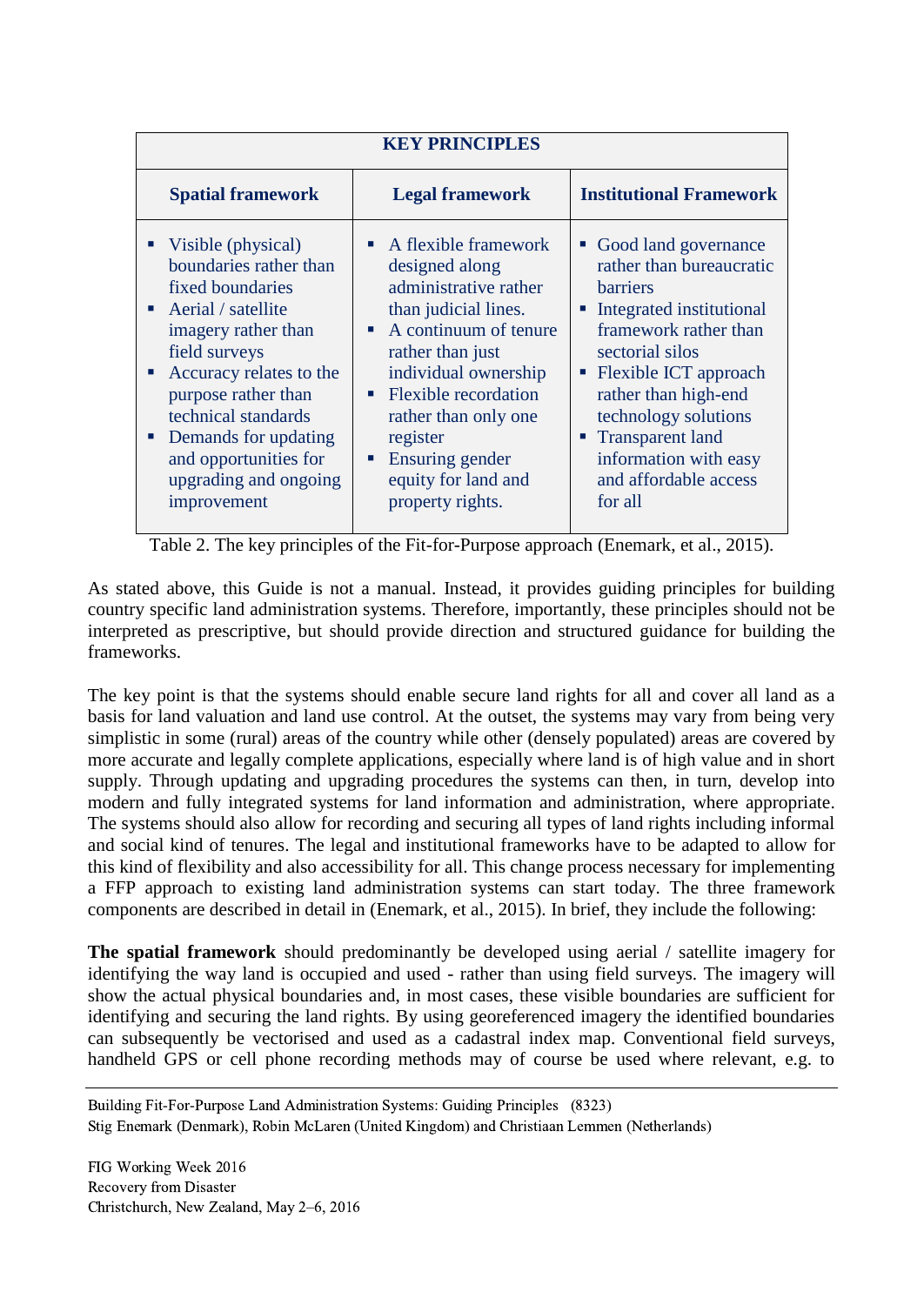identify non-visible boundaries or to capture the situation in dense high value urban areas. The scale and accuracy of the aerial imagery should relate to purpose and will therefore vary according to topography and density of development. The resulting spatial framework can easily be updated and also upgrading over time or whenever relevant, e.g. in relation to implementation of major infrastructure or land development schemes or when boundary disputes occurs.

**The legal framework** should be simple, flexible, and designed for decentralized administration rather than judicial decisions. The legal system must be adapted to accommodate the various kinds of land rights and social tenures that do exist rather than just focusing on land titling, ownership and leasehold. The various tenure systems must be enshrined in the land laws. This should allow for security of tenure within various kinds of communities and thereby enable secure land rights for all. The Social Tenure Domain Model (FIG/GLTN, 2010) should be applied, which provides a standard for representing the people to land relationships independent of the level of formality, legality and technical accuracy. Such flexibility also relates to the recordation that should be organized at various levels rather than through one central register. And, of course, the principle of gender equity should apply and should be seen first and foremost as a universal human right, independently of any other argument in favour for it

**The institutional framework** should be designed for administering the rights in land along with issues related to land valuation and taxation, land use and development. The principles of good land governance should be applied, which prescribes that governments should be legitimate, transparent, accountable, equitable and dedicated to integrity (UN-FAO, 2007). Furthermore, the Principles of Responsible Governance of Tenure (UN-FAO, 2012) should be applied to ensure efficient and transparent administration of land rights and land information with easy access for all. Importantly, administration and management of the land administration activities should be organized in a holistic perspective aiming to treat land and natural resources as a coherent whole rather than in isolated sectorial silos. Fundamental to this is the early formulation of a national land policy that provides guidance for a coherent administration of land issues across sectors and provides benefits to society, businesses and citizens. The institutions should be underpinned by a flexible ICTinfrastructure and consider alternatives, such as the use of open source solutions.

Building Fit-For-Purpose Land Administration Systems: Guiding Principles (8323) Stig Enemark (Denmark), Robin McLaren (United Kingdom) and Christiaan Lemmen (Netherlands)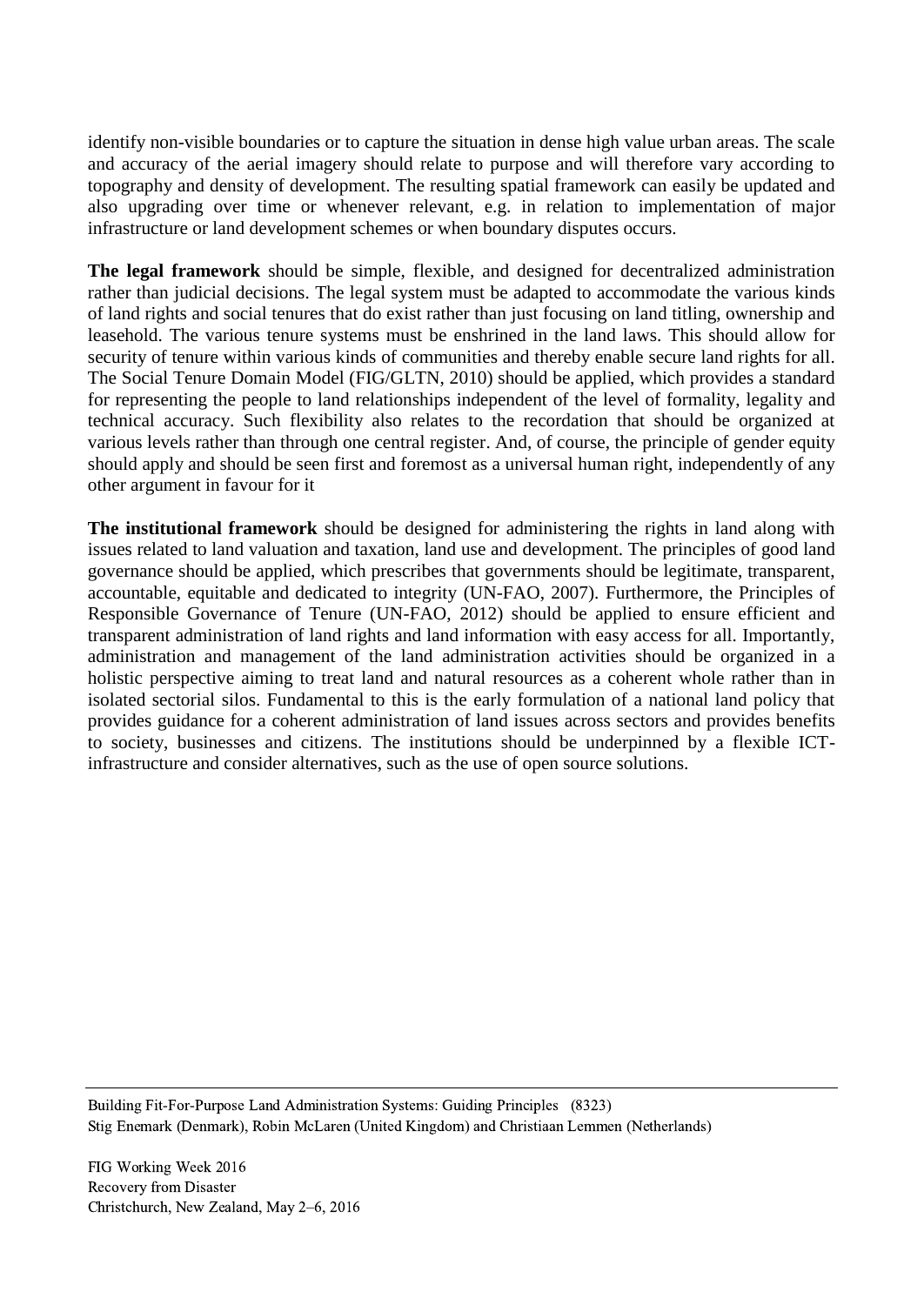# **Case: Land Tenure Regularisation in Rwanda**

Rwanda implemented a well-functioning Land Information System through a program called Land Tenure Regularisation. Nationwide systematic land registration started after piloting in 2009. The goal was to provide legally valid land documents to all rightful landholders and the program was completed in 2013. A general/visible boundaries approach was used and data were collected in a highly participatory manner. For provision of geospatial data highresolution orthophotos and satellite imagery was used. Teams of locally recruited and specially trained local staff outlined the parcel boundaries on the imagery printouts that were scanned, geo-referenced and digitised. Printouts of the parcel plans became part of the legal parcel ownership document. The non-spatial data relating to owners' rights and particulars were captured in claim registers by legally constituted adjudication committees.

The information from the registers was entered into the Land Tenure Regularisation Support System, from which titles were processed and printed for first issuance. A Land Administration Information System is used for processing transactions and for updating the register. In May 2013 about 10.4 million parcels were registered and 8.8 million of printed land lease certificates had been issued. The unit costs were about 6 USD per parcel (that is of course subject to specific country conditions).

The expected achievements for Rwanda are social harmony arising from reduced land conflicts and secure tenure, increased investment in land, greater land productivity and an increased contribution of land as an economic resource towards national development.





Field data acquisition in Rwanda

Building Fit-For-Purpose Land Administration Systems: Guiding Principles (8323) Stig Enemark (Denmark), Robin McLaren (United Kingdom) and Christiaan Lemmen (Netherlands)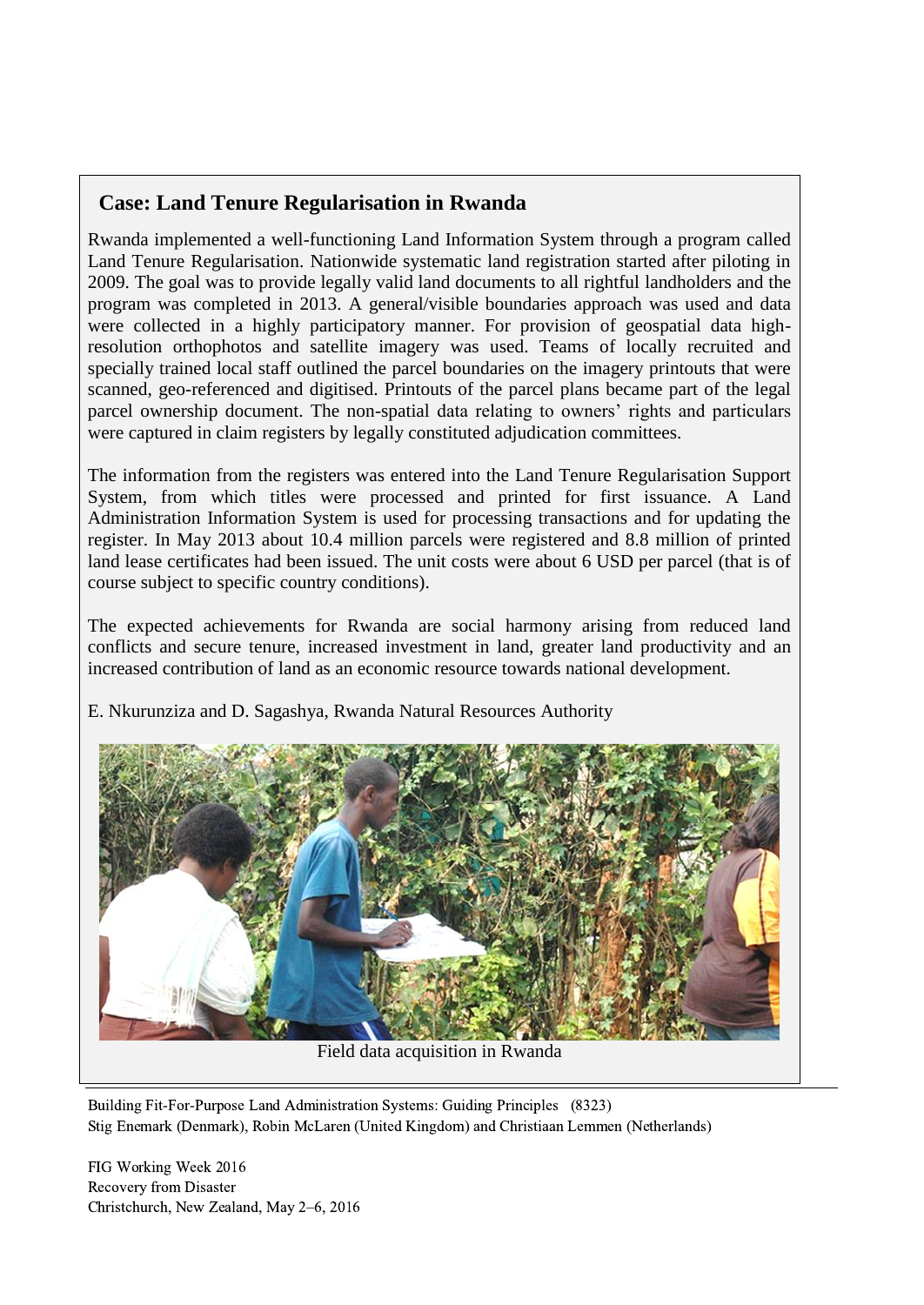# **4. KEY DEMANDS FOR IMPLEMENTATION**

The FFP approach aims to build country wide land administration systems providing secure tenure for all. However, within the country context, some areas may be difficult to cover and there may be some specific legal or institutional issues that call for further consideration. In this regard, implementation of the FFP approach should not be held back for solving some specific issues, when the major part of the country, say 80 per cent, can be covered straight forwardly using this approach. The remaining, say 20 per cent, can then be completed once the specific issues are solved. More generally this 80/20 per cent distribution is known as the Pareto principle.

A key demand for implementation, of course, relates to developing the necessary capacity for building and maintaining the systems. It is critical to ensure that the systems, once they are built, can be properly and immediately maintained in terms of ongoing updating so that the systems are complete and reliable at any time. Therefore, a capacity development strategy should be adopted up front before starting the project. Another demand is about assessing the costs and establishing the budgetary base for building the systems, e.g. by seeking development aid support such as through the World Bank. And, most importantly, there is a fundamental requirement for strong political commitment and leadership for adopting the project and keeping it on the track for achieving the goals and outputs in terms of benefits for society, businesses and citizens. However, recent experiences have shown that it is possible – as shown in the case of Rwanda above.

New approaches have recently been tested in implementing countrywide land administration solutions in countries such as Rwanda (Sagashya and English, 2009), Ethiopia (Abza et al., 2015), in the Europe and Central Asia region (Suha et al., 2014), in the South East Asia region (Bell, 2009), and also in many Eastern European Countries in the 1990s when undergoing a transition from centrally planned to market based economies (Adlington et al., 2009). See also, more globally (Burns, 2007); Williamson et al., 2010; and Zevenbergen et al., 2015).

The FFP approach is participatory and inclusive  $-$  it is fundamentally a human rights approach. Further benefits relate to the opportunity of building appropriate systems within a relatively short time and for relatively low and affordable costs. This will enable political aims such economic growth, social equity and environmental sustainability to be better supported, pursued and achieved.

## **5. CONCLUDING REMARKS**

Most developing countries are struggling to find remedies for their many land problems that are causing land conflicts, reducing economic development and preventing their countries reaching their true potential. The FFP approach provides developing countries with a new, innovative and pragmatic solution to land administration. The country specific solution is directly aligned with immediate needs, is affordable, is flexible to accommodate different types of land tenure and can be upgraded when economic or social requirements and opportunities arise. It is highly participatory, can be implemented quickly and will provide security of tenure for all. Most importantly, the FFP approach can start very quickly using a low risk entry point that requires minimal preparatory work.

Building Fit-For-Purpose Land Administration Systems: Guiding Principles (8323) Stig Enemark (Denmark), Robin McLaren (United Kingdom) and Christiaan Lemmen (Netherlands)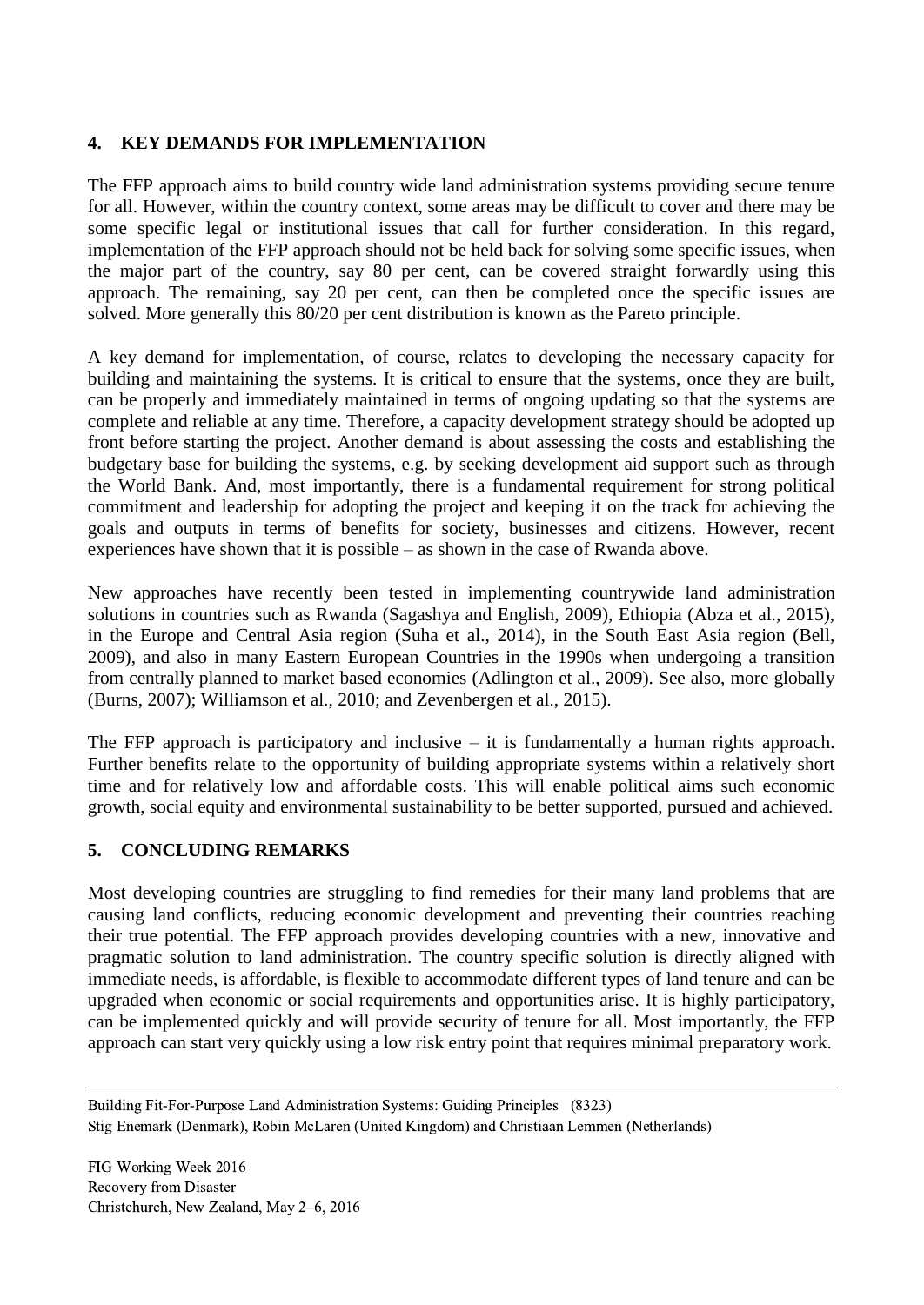The politicians and decision makers in the land sector are key in this change process and need to become advocates of change through understanding the social, environmental and economic benefits of this journey of change. This top-level support for change will then allow any barriers to changes in the legal framework and the professions to be dismantled. However, in many developing countries land issues are highly political and controversial. Therefore, drivers for change cannot just be designed at the highest levels, but will have to be initiated through influencers at other entry points in the network of stakeholders across the land sector; and written in a language that they can understand.

The UN family of organizations has a significant role to play in this advocacy for change. GLTN will have a pivotal role in disseminating the messaging for change and providing tools to support change. The World Bank, UN-GGIM, UN-HABITAT and UN-FAO should ensure that the land administration projects they support are designed around FFP by default. The FFP approach for land administration directly supports the implementation of the VGGTs. There are opportunities for the FFP approach for land administration to be used innovatively in areas of priority for the UN, such as post-conflict situations. Support of these high profile applications of FFP will help to promote the importance and gain support for the FFP approach.

Effective capacity building is fundamental to success. Society must understand that these simpler, less expensive and participatory methods are just as effective and secure as conventional surveying methodologies. Formal organizations such as government agencies, private sector organizations and informal organizations, such as community based or voluntary organizations, need to ensure the awareness and up-to-date skills of their members and staff. Although there are short-term training needs to effect FFP approaches in land administration, there is a longer-term capacity building initiative required to create a new generation of land professionals who have deep understanding of the FFP approach to land administration and the ICT management of land.

It is hoped that the FFP approach as presented in this paper – and more comprehensively in (Enemark, et al., 2015) – will pave the way forward towards implementing sustainable and affordable land administration systems enabling security of tenure for all and effective management of land use and natural resources. This, in turn, will facilitate economic growth, social equity, and environmental sustainability.

## **REFERENCES**

- Abza, T., G. Abebe, and R. Bennett, R. (2015): Implementation Challenges of the Rural Land Administration System in Ethiopia: Issues on Land Certification and Information System. Proceedings of World Bank Conference on Land and Poverty, Washington, 23-27 March 2015. [https://www.conftool.com/landandpoverty2015/index.php?page=browseSessions&form\\_sessio](https://www.conftool.com/landandpoverty2015/index.php?page=browseSessions&form_session=205&presentations=show) [n=205&presentations=show](https://www.conftool.com/landandpoverty2015/index.php?page=browseSessions&form_session=205&presentations=show)
- Adlington, G., V. Stanley, M. B. Palmissano, S. Satana, and R. Baldwin (2009): Land Administration and Management Projects (LAMP) in the Europe and Central Asia Region (ECA) – Experiences, lessons Learnt and the Future Agenda. Proceedings of FIG / World Bank

Building Fit-For-Purpose Land Administration Systems: Guiding Principles (8323) Stig Enemark (Denmark), Robin McLaren (United Kingdom) and Christiaan Lemmen (Netherlands)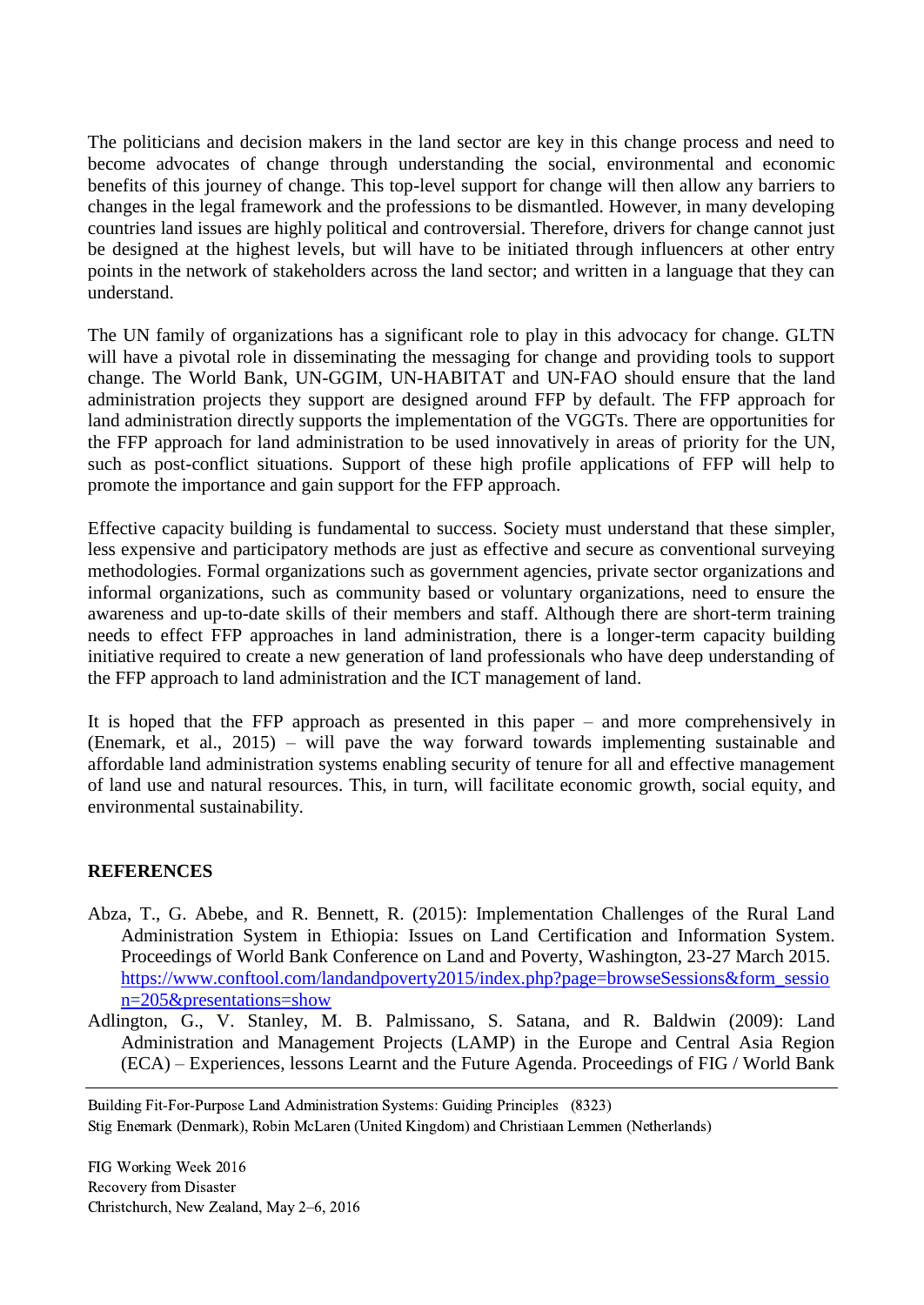Conference on Land Governance in Support of the MDCs – responding to New Challenges. Washington, 9 – 10 March 2009.

[http://econ.worldbank.org/WBSITE/EXTERNAL/EXTDEC/EXTRESEARCH/EXTPROGRA](http://econ.worldbank.org/WBSITE/EXTERNAL/EXTDEC/EXTRESEARCH/EXTPROGRAMS/EXTIE/0,,contentMDK:21956533~isCURL:Y~menuPK:3715444~pagePK:64168182~piPK:64168060~theSitePK:475520~isCURL:Y,00.html) [MS/EXTIE/0,,contentMDK:21956533~isCURL:Y~menuPK:3715444~pagePK:64168182~piP](http://econ.worldbank.org/WBSITE/EXTERNAL/EXTDEC/EXTRESEARCH/EXTPROGRAMS/EXTIE/0,,contentMDK:21956533~isCURL:Y~menuPK:3715444~pagePK:64168182~piPK:64168060~theSitePK:475520~isCURL:Y,00.html) [K:64168060~theSitePK:475520~isCURL:Y,00.html](http://econ.worldbank.org/WBSITE/EXTERNAL/EXTDEC/EXTRESEARCH/EXTPROGRAMS/EXTIE/0,,contentMDK:21956533~isCURL:Y~menuPK:3715444~pagePK:64168182~piPK:64168060~theSitePK:475520~isCURL:Y,00.html)

- Bell, K. C. (2009): Trends in Land Administration and Management with Particular Reference to World Bank Support for Projects in the East Asian Region. Proceedings of FIG Regional Conference, Hanoi, Vietnam, October, 2009. <http://www.fig.net/vietnam/>
- Burns, T (2007). Land Administration Reform: Indicators of Success and Future Challenges [https://www.google.co.uk/url?sa=t&rct=j&q=&esrc=s&source=web&cd=6&ved=0ahUKEwiB](https://www.google.co.uk/url?sa=t&rct=j&q=&esrc=s&source=web&cd=6&ved=0ahUKEwiBz5ScqKvJAhWJRhQKHWdzAhEQFghBMAU&url=http%3A%2F%2Fsiteresources.worldbank.org%2FEXTARD%2FResources%2FARDDiscussionPaper37.pdf&usg=AFQjCNFX2MUK8TZgXGsi6Ax10j9_rFUhLw&sig2=KDRzq4nNj4ygjG4fRIWamA) [z5ScqKvJAhWJRhQKHWdzAhEQFghBMAU&url=http%3A%2F%2Fsiteresources.worldban](https://www.google.co.uk/url?sa=t&rct=j&q=&esrc=s&source=web&cd=6&ved=0ahUKEwiBz5ScqKvJAhWJRhQKHWdzAhEQFghBMAU&url=http%3A%2F%2Fsiteresources.worldbank.org%2FEXTARD%2FResources%2FARDDiscussionPaper37.pdf&usg=AFQjCNFX2MUK8TZgXGsi6Ax10j9_rFUhLw&sig2=KDRzq4nNj4ygjG4fRIWamA) [k.org%2FEXTARD%2FResources%2FARDDiscussionPaper37.pdf&usg=AFQjCNFX2MUK8](https://www.google.co.uk/url?sa=t&rct=j&q=&esrc=s&source=web&cd=6&ved=0ahUKEwiBz5ScqKvJAhWJRhQKHWdzAhEQFghBMAU&url=http%3A%2F%2Fsiteresources.worldbank.org%2FEXTARD%2FResources%2FARDDiscussionPaper37.pdf&usg=AFQjCNFX2MUK8TZgXGsi6Ax10j9_rFUhLw&sig2=KDRzq4nNj4ygjG4fRIWamA) [TZgXGsi6Ax10j9\\_rFUhLw&sig2=KDRzq4nNj4ygjG4fRIWamA](https://www.google.co.uk/url?sa=t&rct=j&q=&esrc=s&source=web&cd=6&ved=0ahUKEwiBz5ScqKvJAhWJRhQKHWdzAhEQFghBMAU&url=http%3A%2F%2Fsiteresources.worldbank.org%2FEXTARD%2FResources%2FARDDiscussionPaper37.pdf&usg=AFQjCNFX2MUK8TZgXGsi6Ax10j9_rFUhLw&sig2=KDRzq4nNj4ygjG4fRIWamA)
- Enemark, S. (2004): Building Land Information Policies. Proceedings of United Nations, FIG and PC IDEA Inter-regional Special Forum on the Development of Land Information Policies in the Americas. Aguascalientes, México, 26-27 October 2004. [http://www.fig.net/resources/proceedings/2004/mexico/papers\\_eng/ts2\\_enemark\\_eng.pdf](http://www.fig.net/resources/proceedings/2004/mexico/papers_eng/ts2_enemark_eng.pdf)
- Enemark, S. (2014): Global Agenda for Sustainable Development. Geospatial World, April 2014, pp 24-32.

[www.geospatialworld.net/Magazine/MArticleView.aspx?aid=30949](http://www.geospatialworld.net/Magazine/MArticleView.aspx?aid=30949)

- Enemark, S., McLaren, R., Lemmen, C. (2015): Fit-For-Purpose Land Administration Guiding Principles. Reference document. UN-HABITAT / GLTN, Nairobi, Kenya. [http://gltn.net/index.php/resources/publications/publications-list/download/2-gltn](http://gltn.net/index.php/resources/publications/publications-list/download/2-gltn-documents/2234-fit-for-purpose-land-administration-guiding-principles)[documents/2234-fit-for-purpose-land-administration-guiding-principles](http://gltn.net/index.php/resources/publications/publications-list/download/2-gltn-documents/2234-fit-for-purpose-land-administration-guiding-principles)
- FIG/GLTN (2010): The Social Tenure Domain Model A pro-poor land tool. FIG Publications No 52, FIG Office, Copenhagen.

<http://www.fig.net/resources/publications/figpub/pub52/figpub52.pdf>

- FIG/WB (2014): Fit-For-Purpose Land Administration. FIG Publications No 60, FIG Office, Copenhagen.<http://www.fig.net/pub/figpub/pub60/figpub60.htm>
- GLTN (2016): Fit-For-Purpose Land Administration. Brief 1/2016. Nairobi, Kenya. <http://www.gltn.net/jdownloads/GLTN%20Documents/FFP%20Land%20administration.pdf>
- Grant, D. and Haanen, A. (2007): Best Regulation Cadastral Surveys. GIM International, July 2007.

[http://www.gim-international.com/content/article/best-regulation-cadastral](http://www.gim-international.com/content/article/best-regulation-cadastral-surveys?output=pdf)[surveys?output=pdf](http://www.gim-international.com/content/article/best-regulation-cadastral-surveys?output=pdf)

Sagashya, D. and C. English, C. (2009): Establishing a Land Administration System: Technical and Economic Analysis for Rwanda. Proceedings FIG/World Bank Conference "Land governance in support of the Millennium Development Goals" 9-10 March, 2009, Washington, D.C. [http://econ.worldbank.org/WBSITE/EXTERNAL/EXTDEC/EXTRESEARCH/EXTPROGRA](http://econ.worldbank.org/WBSITE/EXTERNAL/EXTDEC/EXTRESEARCH/EXTPROGRAMS/EXTIE/0,,contentMDK:21956533~isCURL:Y~menuPK:3715444~pagePK:64168182~piPK:64168060~theSitePK:475520~isCURL:Y,00.html) [MS/EXTIE/0,,contentMDK:21956533~isCURL:Y~menuPK:3715444~pagePK:64168182~piP](http://econ.worldbank.org/WBSITE/EXTERNAL/EXTDEC/EXTRESEARCH/EXTPROGRAMS/EXTIE/0,,contentMDK:21956533~isCURL:Y~menuPK:3715444~pagePK:64168182~piPK:64168060~theSitePK:475520~isCURL:Y,00.html) [K:64168060~theSitePK:475520~isCURL:Y,00.html](http://econ.worldbank.org/WBSITE/EXTERNAL/EXTDEC/EXTRESEARCH/EXTPROGRAMS/EXTIE/0,,contentMDK:21956533~isCURL:Y~menuPK:3715444~pagePK:64168182~piPK:64168060~theSitePK:475520~isCURL:Y,00.html)

Building Fit-For-Purpose Land Administration Systems: Guiding Principles (8323) Stig Enemark (Denmark), Robin McLaren (United Kingdom) and Christiaan Lemmen (Netherlands)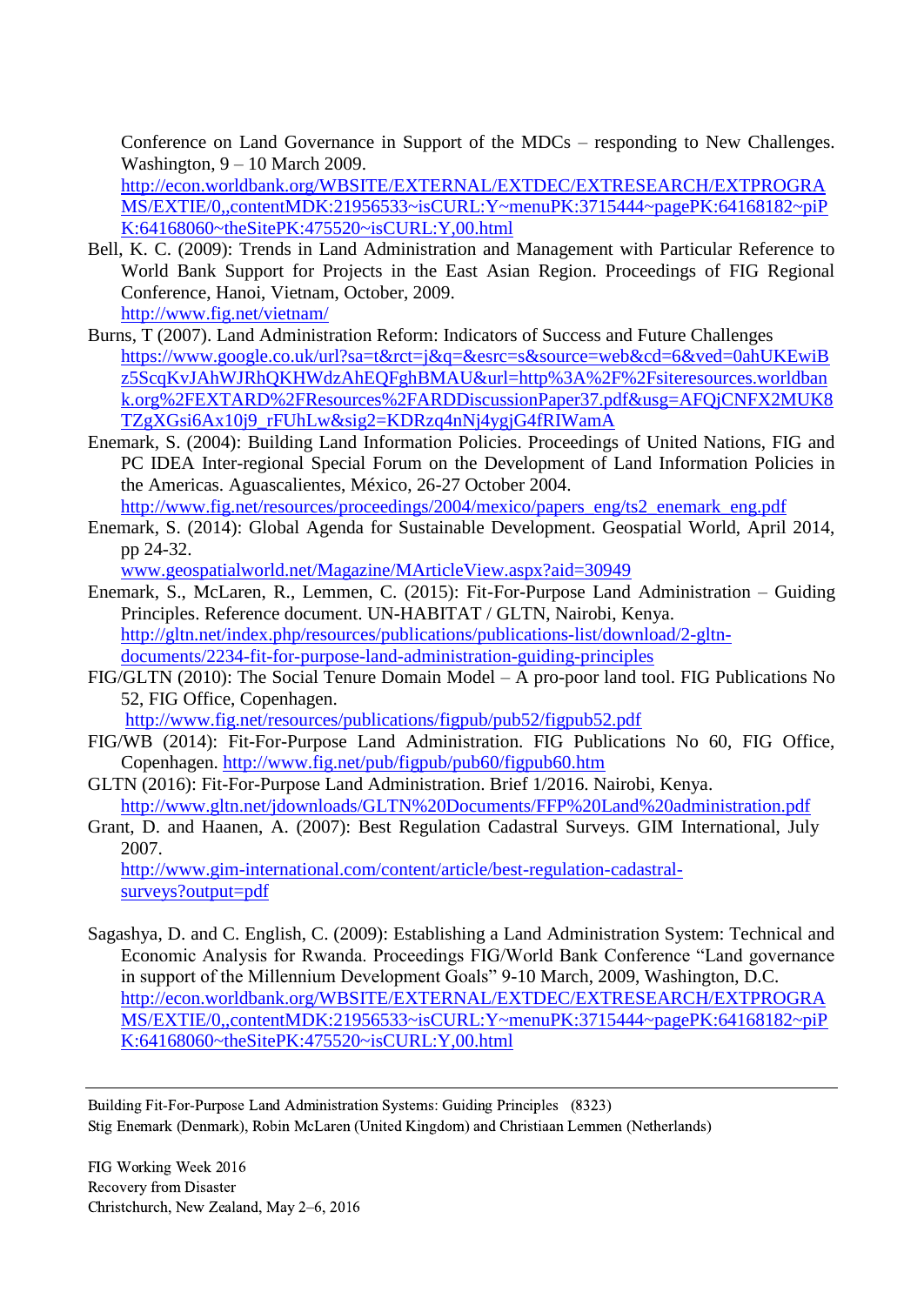Suha, S., M. Törhönen, A. Anand and G. Adlington (2014): Economic Impact of 20 Years of ECA Land Administration Projects. Proceedings of World Bank Conference on land and Poverty, Washington, March 2014.

[https://www.conftool.com/landandpoverty2014/index.php?page=browseSessions&form\\_sessio](https://www.conftool.com/landandpoverty2014/index.php?page=browseSessions&form_session=123&presentations=show) [n=123&presentations=show](https://www.conftool.com/landandpoverty2014/index.php?page=browseSessions&form_session=123&presentations=show)

- UN (2014a): The Millennium Development Goals Report 2014. <http://www.un.org/en/development/desa/publications/mdg-report-2014.html>
- UN (2014b): Open Working Group Proposal for Sustainable Development Goals. <https://sustainabledevelopment.un.org/index.php?page=view&type=400&nr=1579&menu=130>
- UN-FAO (2012): Voluntary Guidelines on the Responsible Governance of Tenure of Land, Fisheries and Forests in the Context of Food Security. Rome. <http://www.fao.org/docrep/016/i2801e/i2801e.pdf>
- UN-FAO (2007): Good Governance in Land Tenure and Administration. FAO Land Tenure Studies No 9. Rome.<ftp://ftp.fao.org/docrep/fao/010/a1179e/a1179e00.pdf>
- UN-HABITAT, GLTN (2012): Handling Land Innovative Tools for Land Governance and Secure Tenure. Nairobi

<http://www.unhabitat.org/pmss/listItemDetails.aspx?publicationID=3318>

- UN-HABITAT, GLTN (2016): Fit-For-Purpose Land Administration Guiding principles for country implementation. Brief 1/2016. [http://www.gltn.net/index.php/publications/publications/publications-list/send/2-gltn](http://www.gltn.net/index.php/publications/publications/publications-list/send/2-gltn-documents/2258-fit-for-purpose-land-administration)[documents/2258-fit-for-purpose-land-administration](http://www.gltn.net/index.php/publications/publications/publications-list/send/2-gltn-documents/2258-fit-for-purpose-land-administration)
- Zevenbergen, J., W. De Vries and R. M. Bennett (eds.) (2015): Advances in Responsible Land Administration. CRC Press, Taylor & Francis Group. [https://www.crcpress.com/Advances-in-Responsible-Land-Administration/Zevenbergen-Vries-](https://www.crcpress.com/Advances-in-Responsible-Land-Administration/Zevenbergen-Vries-Bennett/9781498719599)[Bennett/9781498719599](https://www.crcpress.com/Advances-in-Responsible-Land-Administration/Zevenbergen-Vries-Bennett/9781498719599)
- Williamson, I., Enemark, S., Wallace, J., Rajabifard, A. (2010): Land Administration Systems for Sustainable Development. ESRI Academic Press, Redlands, California, USA. [http://www.esri.com/landing-pages/industries/land-administration/e](http://www.esri.com/landing-pages/industries/land-administration/e-book#sthash.Lp4BYcKW.vmY1XWxG.dpbs)[book#sthash.Lp4BYcKW.vmY1XWxG.dpbs](http://www.esri.com/landing-pages/industries/land-administration/e-book#sthash.Lp4BYcKW.vmY1XWxG.dpbs)

## **BIOGRAPHICAL NOTES**



**Stig Enemark** is Honorary President of the International Federation of Surveyors, FIG (President 2007-2010). He is Professor of Land Management at Department of Development and Planning, Aalborg University, Denmark. Email: [enemark@land.aau.dk](mailto:enemark@land.aau.dk) Web: <http://personprofil.aau.dk/100037?lang=en>

Building Fit-For-Purpose Land Administration Systems: Guiding Principles (8323) Stig Enemark (Denmark), Robin McLaren (United Kingdom) and Christiaan Lemmen (Netherlands)